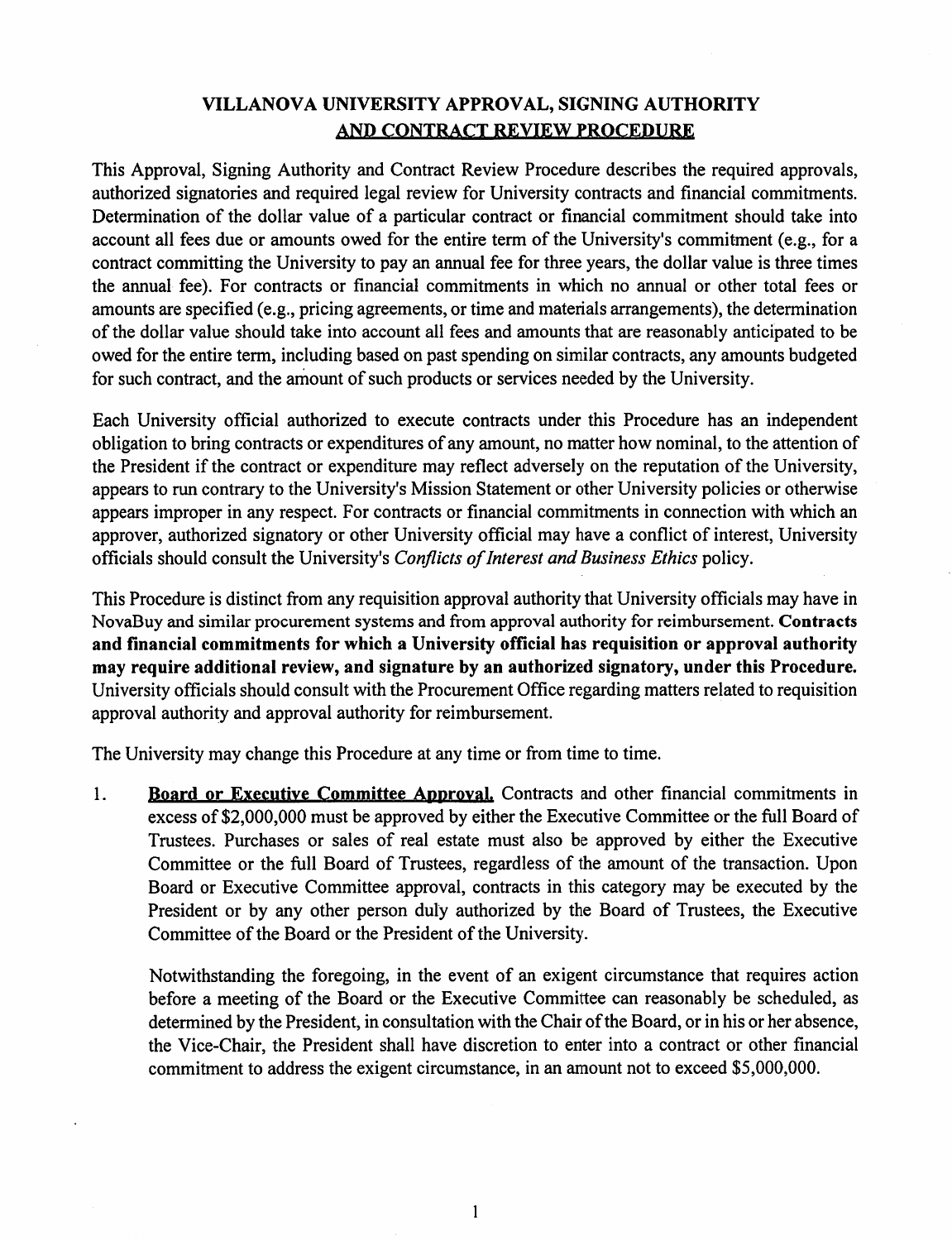- $2.$ **President Approval, Contracts and other financial commitments in excess of \$500,000 but less** than \$2,000,000 must be approved by the President. Contracts in this category may be executed by the President, the Provost, the Executive Vice President ("EVP"), the Senior Vice President for University Advancement ("SVP"), the appropriate Vice President, or any other person duly authorized by the President.
- $3.$ Provost and Executive Vice President Approval. Contracts and other financial commitments in excess of \$250,000 and up to \$500,000 may be approved by either the Provost or the Executive Vice President. The Provost may approve expenditures related to library subscriptions in amounts up to \$1,000,000, to the extent that they are provided for in the library's operating budget.
- 4. Senior Vice President, Vice President and Vice Provost Approval. Contracts and other financial commitments up to \$250,000 must be approved by either the President, the Provost, the EVP, the SVP or the appropriate Vice President or Vice Provost. Contracts in this category may be executed by the President, the Provost, EVP, SVP; the appropriate Vice President, Vice Provost or any other person duly authorized by the President. The Provost, the EVP, the SVP and any Vice President or Vice Provost may authorize in writing others in his or her area at the Assistant or Associate Vice President, Executive Director or comparable level to sign contracts up to \$100,000 on his or her behalf, in accordance with the requirements set forth in this Procedure.
- College Deans Approval. Contracts and other financial commitments up to \$100,000 may be 5. executed by the Dean of a College.
- Research Grants and Agreements. Notwithstanding anything to the contrary in this 6. Procedure, the President, the Provost, the Vice Provost for Academics, the Associate Vice Provost for Research, the Director, Office of Grants and Contracts and the Director, Office of Research Protections shall have full authority to execute all research and training grants, contracts or other agreements, including all documents required in connection with the initiation, operation and termination of such grants, contracts, and agreements, regardless of the dollar value of such grants, contracts, and agreements, provided that all such documents have been reviewed and approved pursuant to all applicable University research policies. Expenditures related to research grants and agreements shall be approved in accordance with the other provisions of this Procedure.
- Receipt of Gifts under Estates and Trusts. Notwithstanding anything to the contrary in this  $7.$ Procedure, the EVP, the Vice President for Finance and the Controller may sign any and all documents, including Releases, in connection with the receipt of gifts to the University from estates or trusts or similar planned giving vehicles, e.g., life insurance proceeds.
- 8. Facilities Management Contracts. Notwithstanding anything to the contrary in this Procedure, the EVP and the Vice President for Facilities Management shall have the full authority as delegated by the President to execute all contracts and approve all expenditures involving facilities management projects previously approved by the Board or by the President. The President shall approve capital projects in amounts greater than \$500,000 and up to \$2,000,000. With regards to the annual capital renewal budget, the list of projects and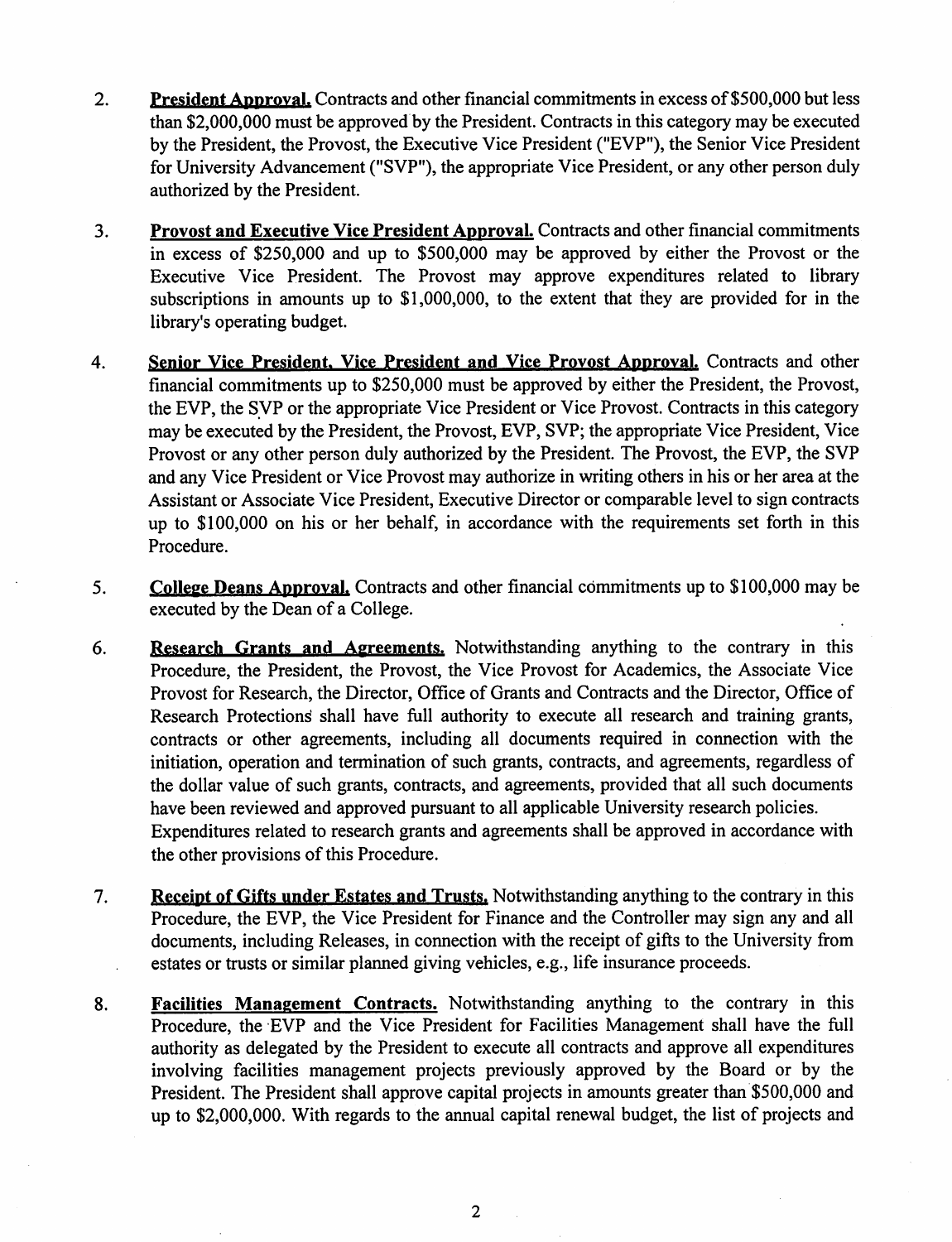costs will be shared with the Stewardship Committee for informational purposes, but specific approval will only be requested for projects greater than \$2,000,000. Other capital renewal projects will be listed as informational items, and amounts and projects will be subject to change without additional review by the Stewardship Committee unless an individual project cost exceeds \$2,000,000.

- 9. **Utility Bills.** Notwithstanding anything to the contrary in this Procedure, the Vice President for Facilities Management shall have the full authority as delegated by the President to approve individual expenditures for utilities up to the amount of \$500,000.
- 10. **Employee Benefits.** Notwithstanding anything to the contrary in this Procedure, the Associate Vice President for Human Resources and the Assistant Vice President for Human Resources shall have the full authority as delegated by the President to approve individual expenditures related to employee benefits up to the amount of \$500,000.
- 11. Vice President and Chief Information Officer. Notwithstanding anything to the contrary in this Procedure, the Vice President and Chief Information Officer shall have the full authority as delegated by the President to execute all contracts involving information technology projects previously approved by the Board or the President. The President shall approve information technology projects in amounts greater than \$500,000 and up to \$2,000,000. Additionally, the Vice President and Chief Information Officer shall have the full authority as delegated by the President to approve all expenditures related to information technology contracts and licenses up to the amount of \$500,000, to the extent that they are provided for in the approved operating budget.
- 12. Vice President for Finance, Controller, and Director of Procurement, Notwithstanding anything to the contrary in this Procedure, the Vice President for Finance, the Controller, and the Director of Procurement, shall have the full authority as delegated by the President to execute all purchase orders and purchase contracts for goods other than information technology or facilities management contracts up to a dollar limit of \$250,000, or such higher dollar limit or for such additional specific areas of authority as are authorized by the EVP, provided that for any contracts in excess of \$500,000, such contracts have been approved in accordance with the preceding paragraphs.
- 13. Athletic Director, Notwithstanding anything to the contrary in this Procedure, the Athletic Director shall have the full authority as delegated by the President to execute contracts, up to a dollar limit of \$250,000, involving athletics projects previously approved by the Board or by the President. Contracts over \$250,000 or outside the scope of authority described in this paragraph shall be authorized as stated in the preceding paragraphs of this Approval, Signing Authority and Contract Review Procedure. The Athletic Director may authorize in writing the Chief Operating Officer - Athletics to sign contracts up to \$100,000 on his or her behalf, in accordance with the requirements set forth in this Procedure.